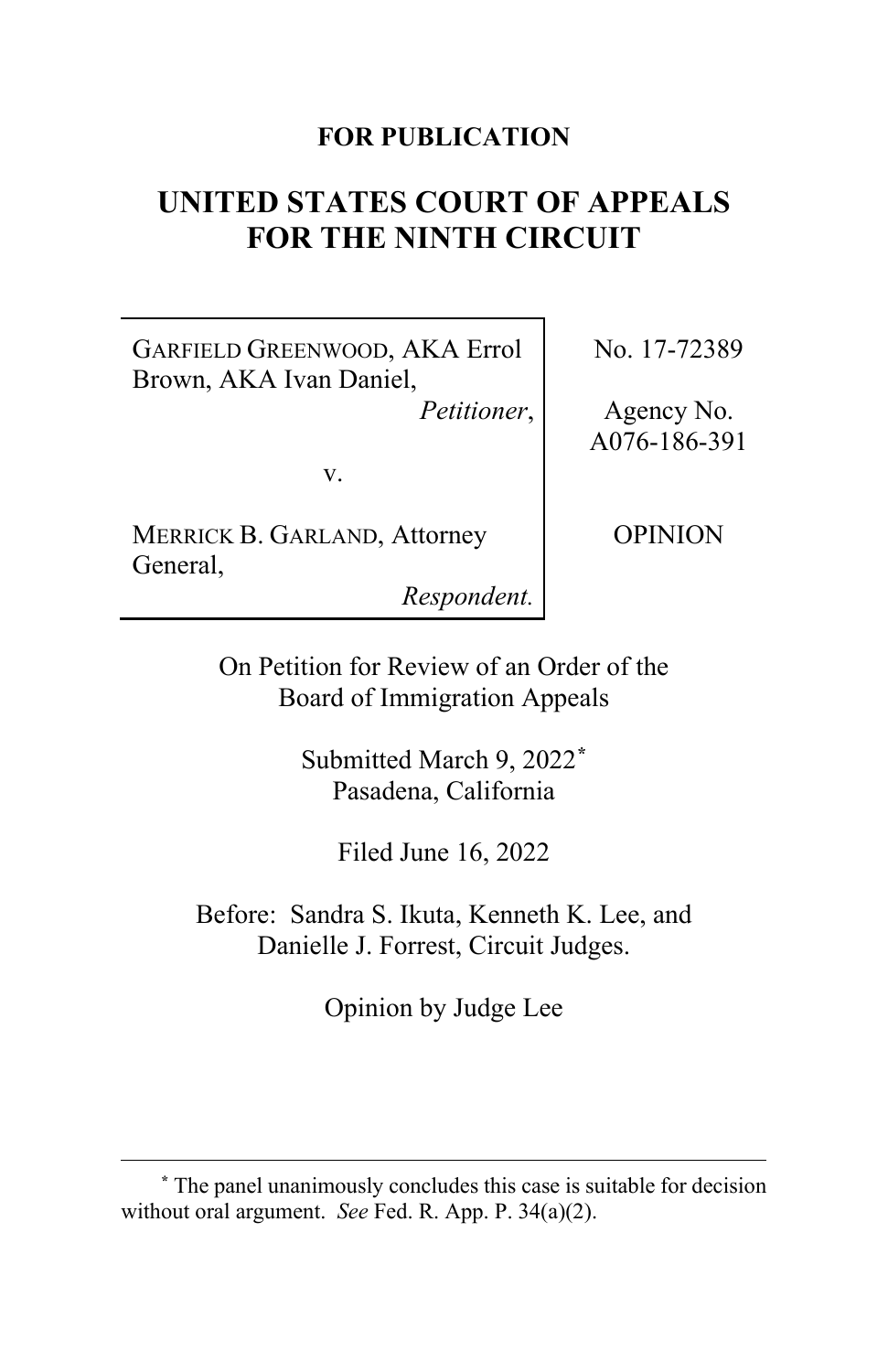#### **SUMMARY[\\*\\*](#page-1-0)**

## **Immigration**

Denying in part and dismissing in part Garfield Greenwood's petition for review of the Board of Immigration Appeals' denial of his motion to reopen based on changed country conditions, the panel held that the Board may rely on a previous adverse credibility determination to deny a motion to reopen if that earlier finding still factually undermines the petitioner's new argument.

Greenwood, AKA Errol Brown and Ivan Daniel, asserted that changed circumstances in his native Jamaica a spike in violence against members of the People's National Party—justified his untimely second motion to reopen. Because an Immigration Judge in an earlier proceeding found Greenwood not credible and questioned his actual identity, the Board ruled that the new evidence of political violence did not matter because Greenwood may not even be a member of the People's National Party.

The panel concluded that the Board did not abuse its discretion in denying Greenwood's motion to reopen. Agreeing with *Matter of F-S-N-*, 28 I. & N. Dec. 1 (BIA 2020), the panel explained that to prevail on a motion to reopen alleging changed country conditions where the persecution claim was previously denied on adverse credibility grounds, the respondent must either overcome the prior credibility determination or show that the new claim is

<span id="page-1-0"></span>**<sup>\*\*</sup>** This summary constitutes no part of the opinion of the court. It has been prepared by court staff for the convenience of the reader.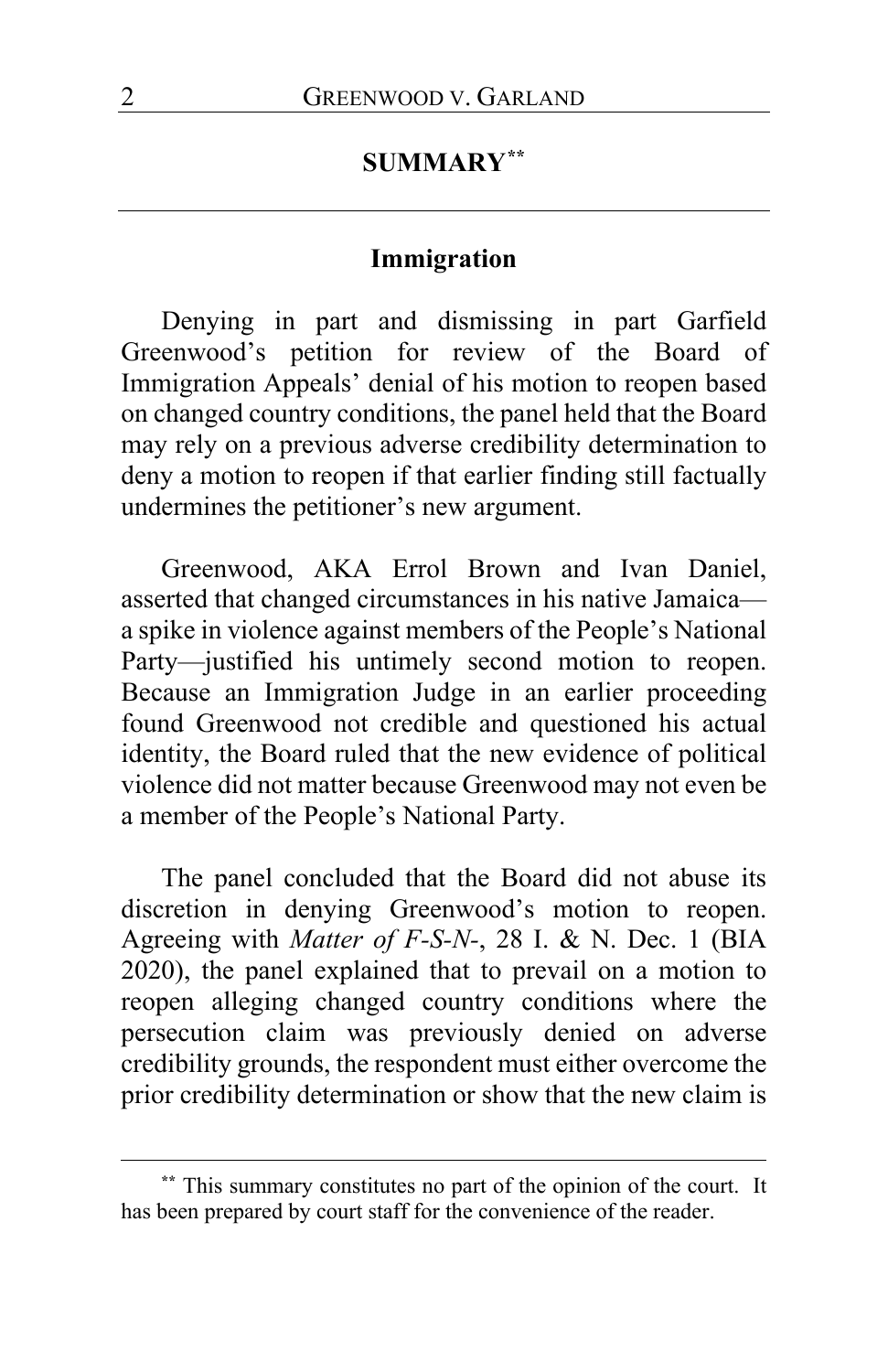independent of the evidence that was found to be not credible.

Here, Greenwood did not challenge the adverse credibility finding, but instead argued that his new evidence was independent of the evidence that was found to be not credible. The panel rejected that argument. The panel explained that the IJ had previously found Greenwood's testimony about his identity not credible, thus undermining his entire claim. Moreover, Greenwood's claims remained the same throughout his proceedings—a fear of violence on account of political party membership. The panel concluded that the basis of Greenwood's motion to reopen therefore remained intertwined with his credibility problem.

The panel wrote that its decision was consistent with precedent requiring the Board to accept as true facts asserted in a motion to reopen unless they are "inherently unbelievable," explaining that concerns of fair play and substantial justice, which generally arise because motions to reopen are decided without benefit of a hearing, do not apply if the IJ, who first heard the petitioner's evidence, found the petitioner lacked credibility on the very grounds for which he seeks relief.

The panel also rejected Greenwood's argument that the adverse credibility determination was inconsequential and not pertinent to his asylum proceeding, explaining that Greenwood's deception in using multiple false names and filing a fraudulent application for a United States passport went right to the issue in the case: his identity, including whether he really is a member of the claimed political party.

The panel concluded that it lacked jurisdiction to review the Board's discretionary determination that Greenwood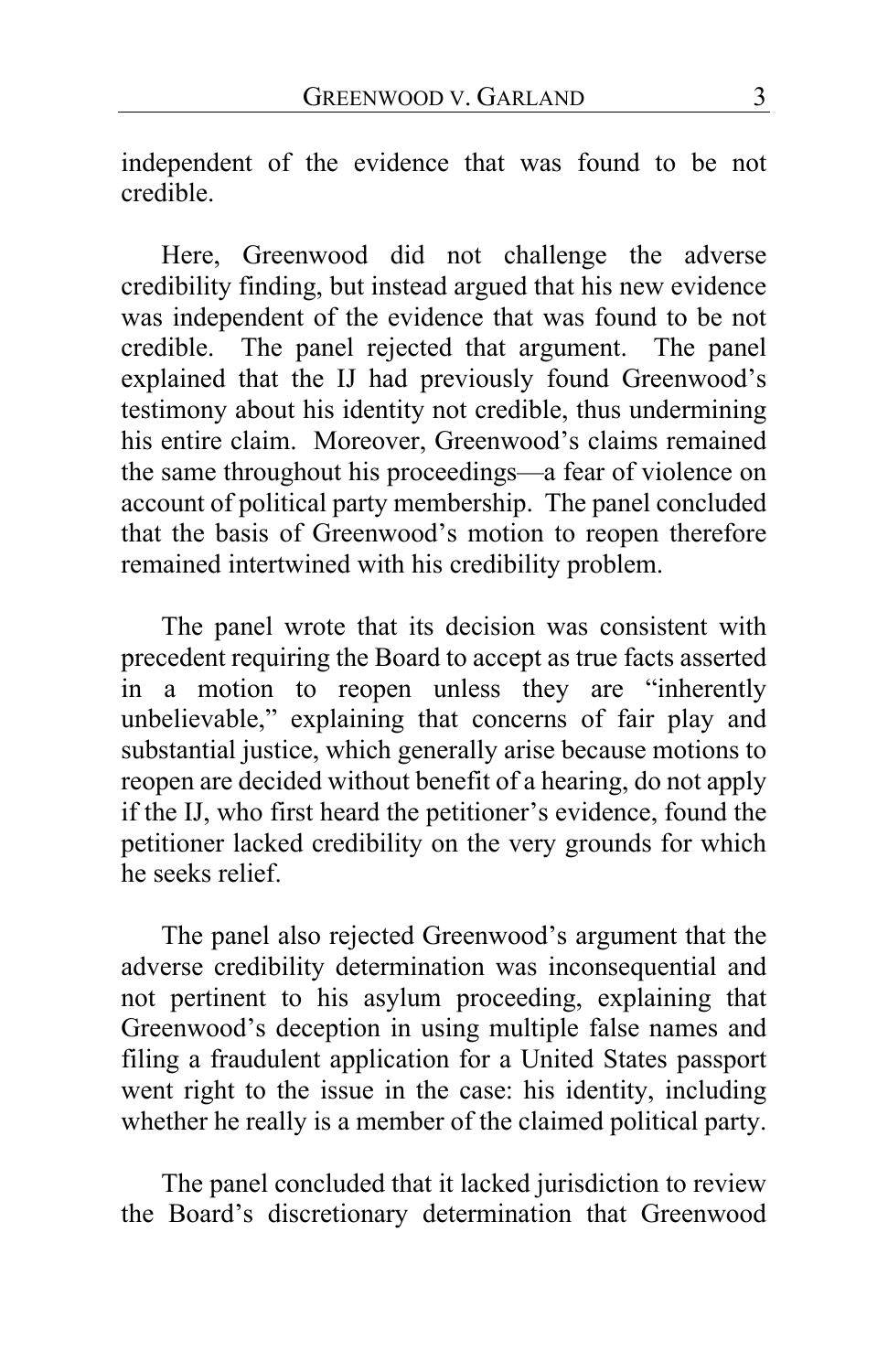failed to establish exceptional circumstances to warrant *sua sponte* reopening.

#### **COUNSEL**

Katherine A. Owen, Law Offices of Zulu Ali, Riverside, California, for Petitioner.

Brian Boynton, Acting Assistant Attorney General; Melissa Neiman-Kelting, Assistant Director; Jessica A. Dawgert, Senior Litigation Counsel; Lori B. Warlick and Thanh Lieu Duong, Trial Attorneys; Office of Immigration Litigation, Civil Division, United States Department of Justice, Washington, D.C.; for Respondent.

#### **OPINION**

LEE, Circuit Judge:

We hold that the Board of Immigration Appeals (BIA) may rely on a previous adverse credibility determination to deny a motion to reopen if that earlier finding still factually undermines the petitioner's new argument.

And our holding means that we must reject the argument advanced by Garfield Greenwood, AKA Errol Brown and Ivan Daniel. He asserted that changed circumstances in his native Jamaica—a spike in violence against members of the People's National Party—justified his untimely second motion to reopen. But the Immigration Judge (IJ) in an earlier proceeding found him not credible and questioned his actual identity. The BIA thus ruled that the new evidence of political violence does not matter because Greenwood may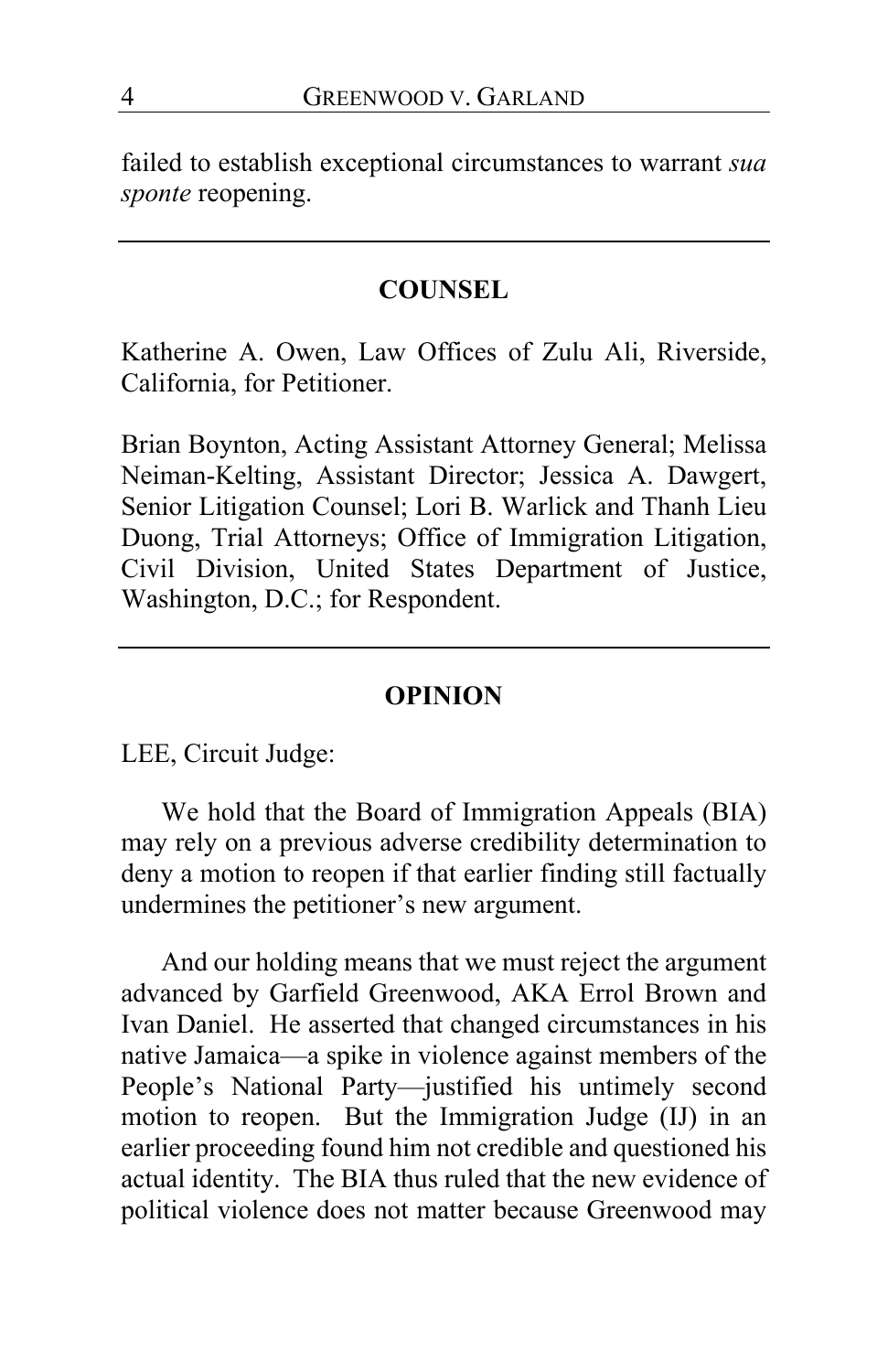not even be a member of the People's National Party. We agree, and deny in part and dismiss in part the petition. We have jurisdiction under 8 U.S.C. § 1252.

#### **BACKGROUND**

In 1997, Garfield Greenwood tried to enter the United States using a passport in the name of "Errol Brown," claiming to be a native of Jamaica and citizen of Canada. The Immigration and Naturalization Service (INS)—the former agency then mainly responsible for immigration enforcement—determined that Greenwood was inadmissible for not being in possession of a valid travel document, not having a valid visa, and attempting to enter the United States by fraud. *See* 8 U.S.C.  $\S$ § 1182(a)(7)(A)(i)(I), (7)(B)(i)(I), (6)(C)(i). The INS then ordered him administratively removed from the United States under 8 U.S.C. § 1225(b)(1)(A)(i).

Greenwood later reentered the United States, and the U.S. Department of Homeland Security (DHS) reinstated the prior administrative removal order against him under the name of "Errol Brown." Greenwood stated that his "complete and correct name" is "Garfield Greenwood" but that he had used the names "Errol Brown" and "Ivan Daniel." He applied for withholding of removal and protection under the Convention Against Torture. Before the IJ, Greenwood claimed that he feared returning to Jamaica because of his membership in the People's National Party and political violence by the opposing Jamaica Labor Party, including the murder of his brother and nephew.

The IJ denied Greenwood's application. The IJ found that Greenwood lacked the credibility to establish his true identity and that it "call[ed] into question his credibility with his overall testimony regarding his claim." The IJ based this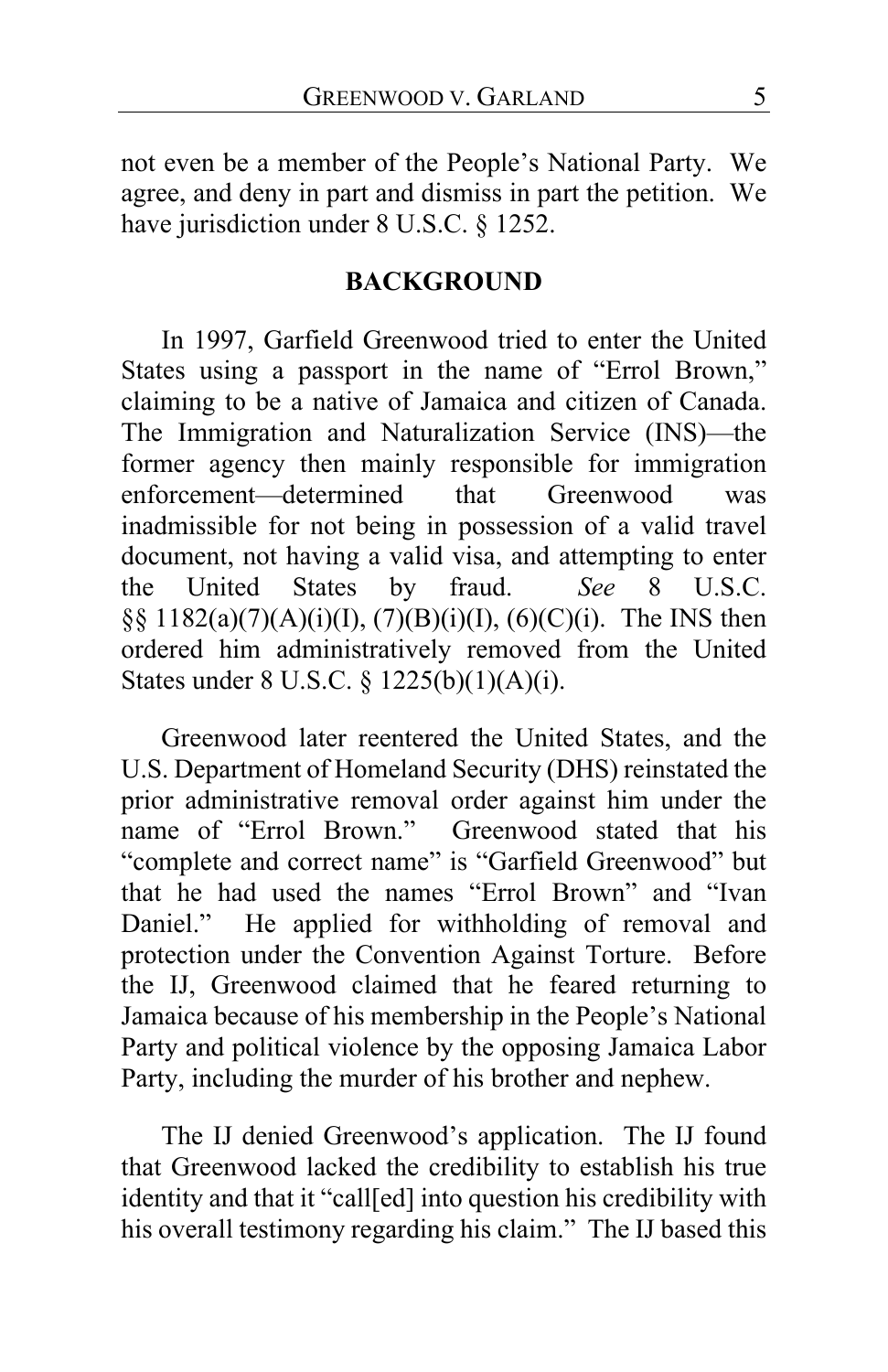determination on Greenwood's use of multiple fake names, his fraudulent passport, and an inability to establish his true identity. The BIA affirmed the denial, and this court denied his petition. *See Greenwood v. Holder*, 535 F. App'x 572 (9th Cir. 2013).

The next year, Greenwood moved to reopen, claiming changed circumstances: after recent elections in Jamaica, political violence had worsened. The BIA denied the motion, holding that it was untimely, that the evidence of changed conditions was insufficient, and that in any case the evidence was not material to Greenwood because of the prior adverse credibility finding against him. This court again denied Greenwood's petition for review. *See Greenwood v. Lynch*, 656 F. App'x 336 (9th Cir. 2016).

Greenwood then filed a second motion to reopen, the subject of this case. He again claimed changed country conditions in Jamaica, claiming that his nephew was recently murdered as a political payback. He also included a news report about political violence in Jamaica, and a human rights report about country conditions in Jamaica. Greenwood further requested that the BIA reopen his proceedings *sua sponte*.

The BIA denied the motion. It held that the alleged change in country conditions was not material to Greenwood because the IJ had earlier found Greenwood not credible about his identity. It also declined to reopen the case *sua sponte* because his case did not present "exceptional circumstances."

### **STANDARD OF REVIEW**

The court reviews the BIA's denial of a motion to reopen for abuse of discretion. *Nababan v. Garland*, 18 F.4th 1090,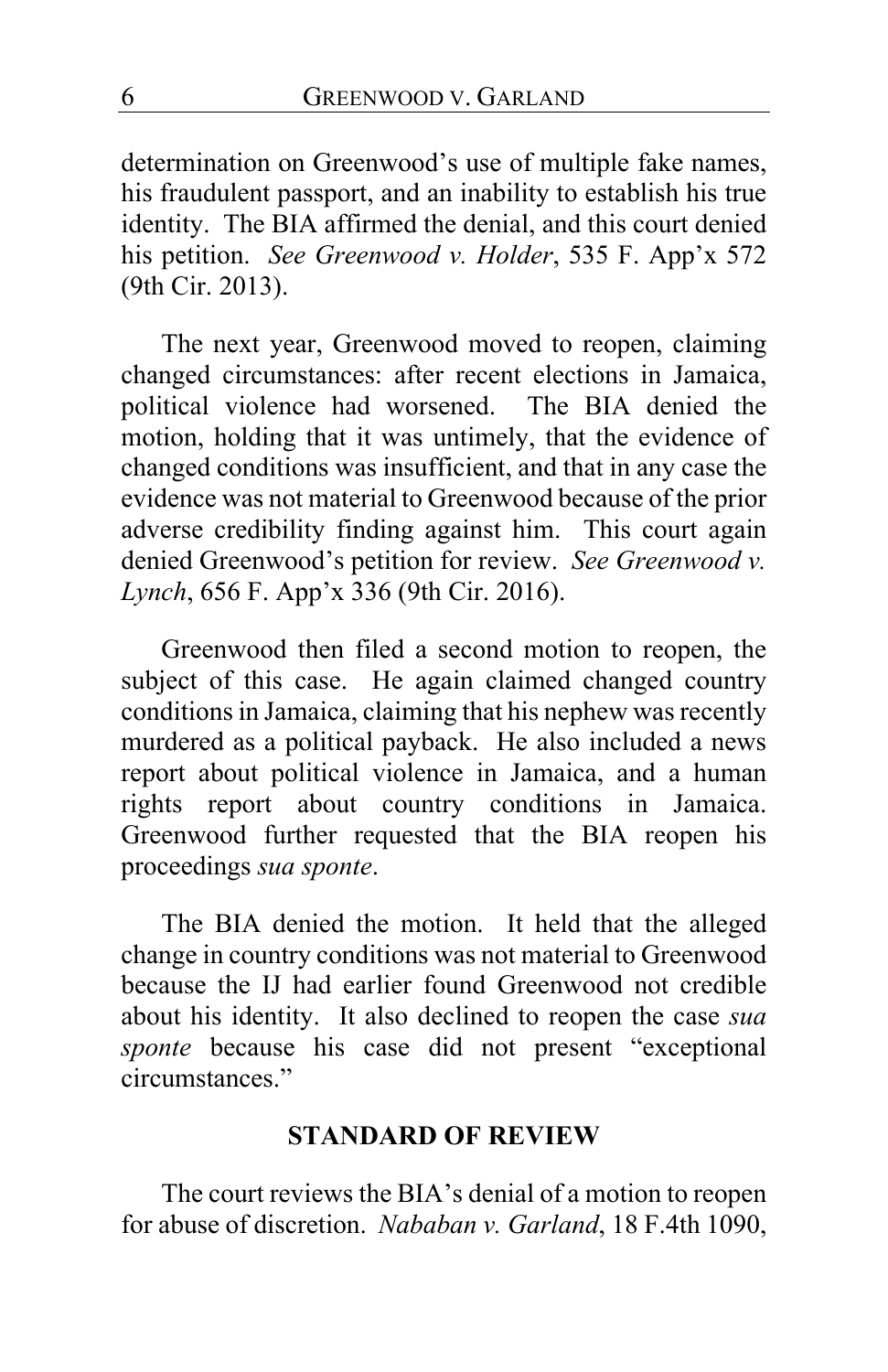1094 (9th Cir. 2021). The BIA abuses its discretion when its decision is arbitrary, irrational, or contrary to law. *Id.*

#### **ANALYSIS**

# **I. The BIA Did Not Abuse its Discretion in Holding the New Evidence Immaterial Because Greenwood Lacked Credibility to Establish His Identity.**

An alien may file one motion to reopen within ninety days after a final removal order. 8 U.S.C. § 1229a(c)(7)(A), (C); 8 C.F.R.  $\S$  1003.2(c)(2). An exception to that rule applies if the motion is "based on changed country conditions arising in the country of nationality" and "such evidence is material and was not available and would not have been discovered or presented at the previous proceeding." §  $1229a(c)(7)(C)(ii)$ . Greenwood invokes this exception, given that he earlier moved to reopen and that his second motion was filed more than ninety days after the removal order.

Greenwood asserted changed conditions in Jamaica, claiming that "the opposing party Jamaican Labor Party would harm Petitioner who is part of the People's National Party." To support his motion, Greenwood presented an article about political strife and violence in Jamaica, a human rights report, and his own declaration about his experiences with political violence in Jamaica. Because Greenwood had earlier moved to reopen based on the same reasons, the only new piece of information was that his nephew was allegedly murdered in 2017.

The BIA did not abuse its discretion in denying the motion. It properly found that Greenwood lacked the credibility to establish his identity. Without the credibility to assert that he is a member of the People's National Party,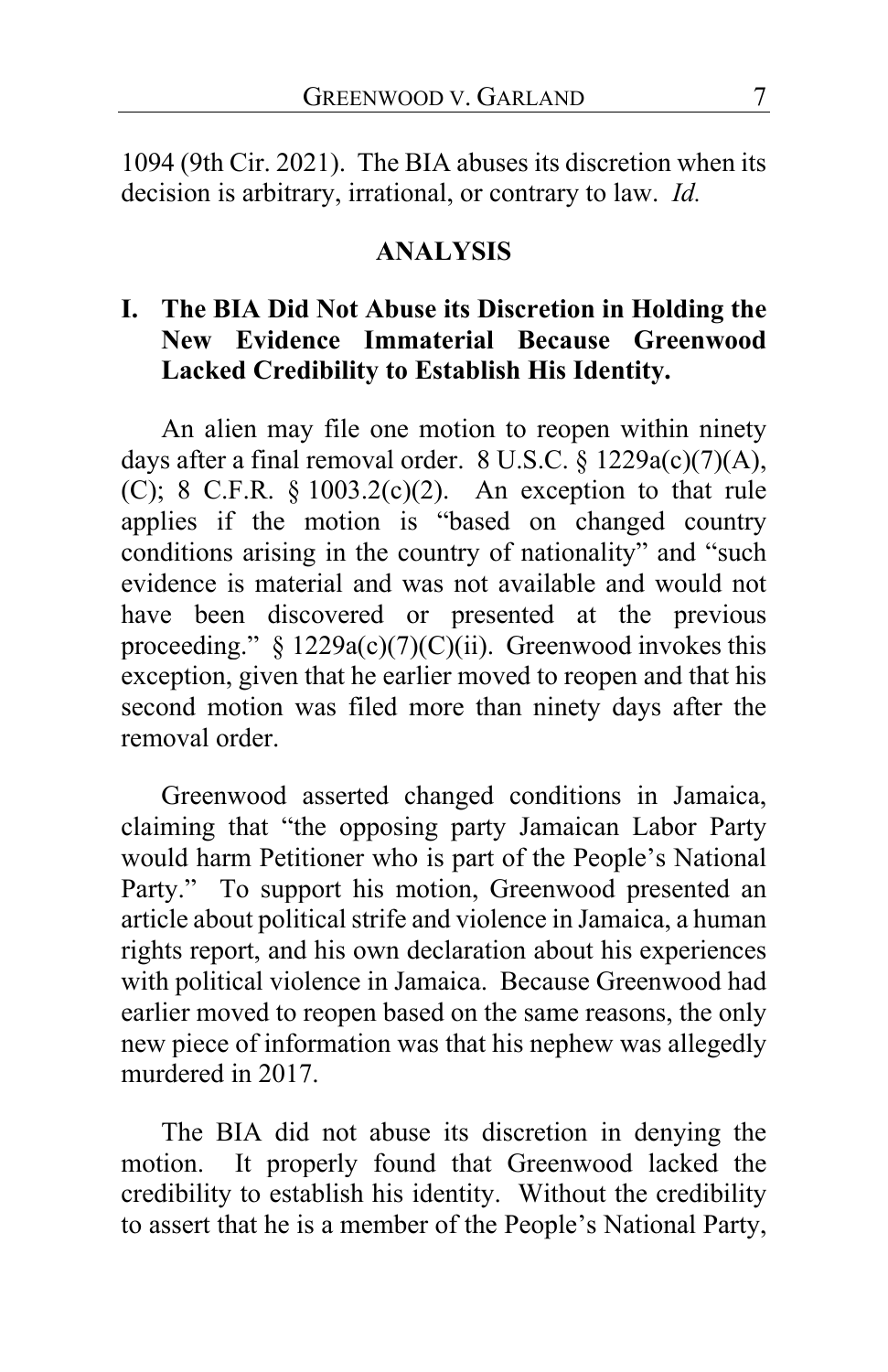it does not matter whether political violence against that party has worsened in Jamaica. This case is similar to *Matter of F-S-N-* in which the BIA held that "to prevail on a motion to reopen alleging changed country conditions where the persecution claim was previously denied based on an adverse credibility finding in the underlying proceedings, the respondent must either overcome the prior determination or show that the new claim is independent of the evidence that was found to be not credible." 28 I. & N. Dec. 1, 3 (BIA 2020). If the materiality of the evidence on changed country conditions "is contingent, in part or in whole, on factors that were determined to lack credibility and have not been rehabilitated, the respondent's ability to successfully establish prima facie eligibility may be undermined." *Id.* at 4.

We agree that the BIA's reasoning and conclusion in *Matter of F-S-N-* is a correct interpretation of the requirement in §  $1229a(c)(7)(C)(ii)$  that an otherwise untimely motion to reopen must be based on evidence of changed country conditions that "is material."**[1](#page-7-0)** The BIA can thus reject a motion to reopen by relying on a previous adverse credibility determination if that earlier finding factually undermines the petitioner's new claim. In layman's terms, an earlier untruthful statement still remains

<span id="page-7-0"></span>**<sup>1</sup>** *See also Kaur v. BIA*, 413 F.3d 232, 234 (2d Cir. 2005) ("[E]vidence submitted by petitioner in support of . . . motion was not 'material' because it did not rebut the adverse credibility finding that provided the basis for the IJ's denial of petitioner's underlying asylum application."); *Zhang v. Mukasey*, 543 F.3d 851, 855 (6th Cir. 2008) (holding that the denial of a motion to reopen was not abuse of discretion where petitioner "made no attempt—either before the Board or this court—to rehabilitate her credibility").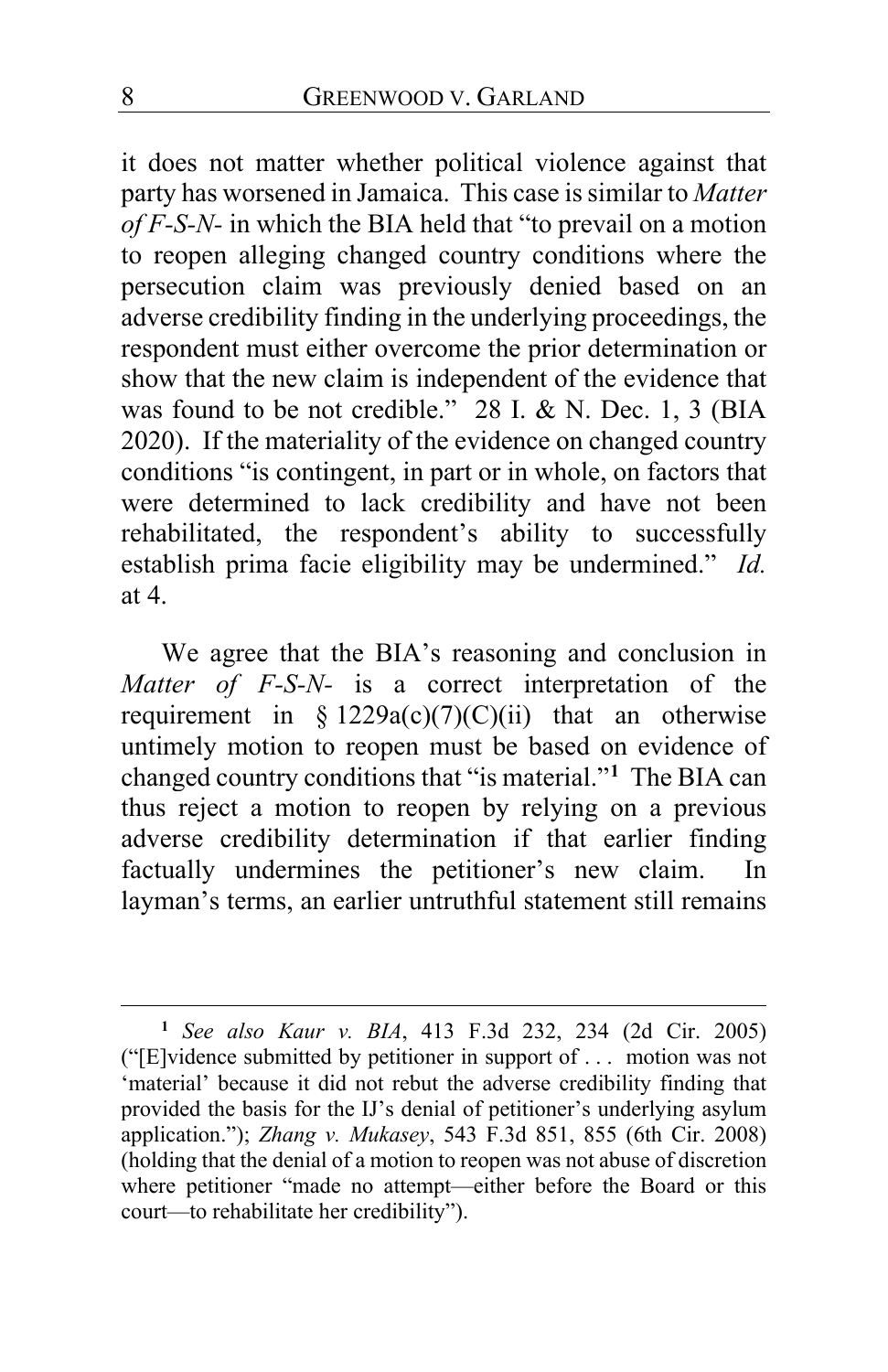untruthful and can undercut a petitioner's new claim in a later proceeding.

Here, Greenwood does not challenge the BIA's adverse credibility finding. His argument hinges on showing that the current claim "is independent of the evidence that was found to be not credible." *F-S-N-*, 28 I. & N. Dec. at 3. But the IJ found that Greenwood's testimony about his identity was not credible, which undermined his entire testimony—including his membership in a political party, whether he and his family suffered violence, and if that violence was politically related. Further, his claims have remained the same throughout his proceedings. *See Greenwood*, 656 F. App'x 336; *Greenwood*, 535 F. App'x 572. The basis of Greenwood's motion to reopen—a fear of violence on account of political party membership—thus remains intertwined with his credibility problem.

Our precedent also underscores that the BIA did not abuse its discretion. In *Toufighi v. Mukasey*, 538 F.3d 988, 994 (9th Cir. 2008), the petitioner feared persecution in Iran because he claimed to have converted to Christianity. But the BIA "found that the newly available evidence presented by Toufighi relating to persecution of Christians in Iran was irrelevant because the IJ had already determined that Toufighi had not converted to Christianity." *Id.* The court agreed, holding "the new evidence regarding persecution of apostates immaterial" because "it had already been conclusively determined that he was not an apostate, and that Iranian officials would not impute this status to him." *Id.* at 996–97. We thus held that "the Board did not abuse its discretion in concluding that his evidence of changed country conditions was not 'material' to his claim." *Id.*  at 997.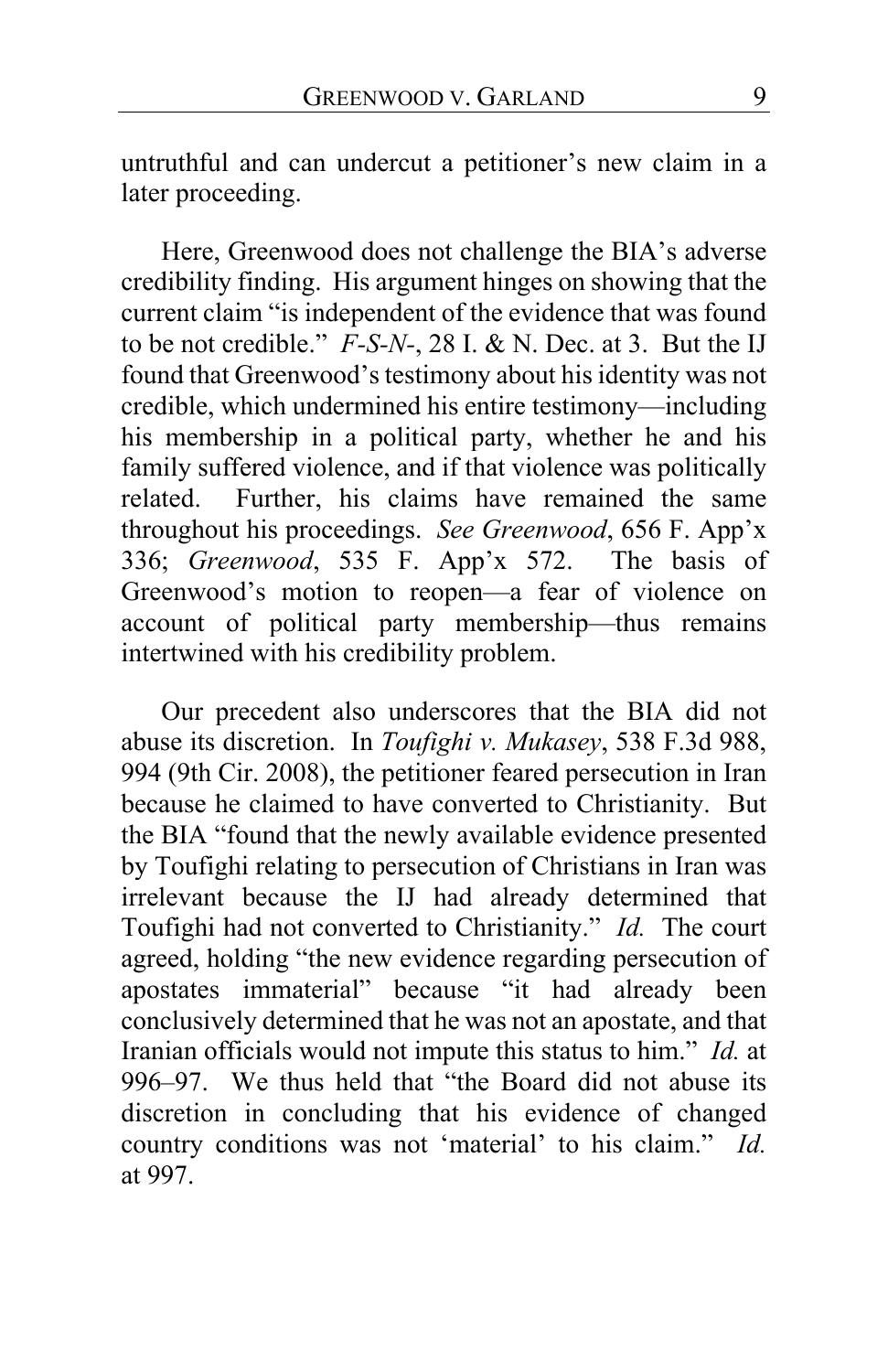The reasoning of *Toufighi* applies here. The IJ found that Greenwood lacked the credibility to establish his true identity and that it "call[ed] into question his credibility with his overall testimony regarding his claim." Greenwood's claim that he is a member of the People's National Party is thus not credible. Just as in *Toufighi*, the new evidence of political violence in Jamaica is not material to his claim because he lacks the credibility to connect those conditions to himself.

Our decision today is consistent with our precedent that "[i]n considering a motion to reopen, the BIA must accept as true the facts asserted by the petitioner, unless they are 'inherently unbelievable.'" *Agonafer v. Sessions*, 859 F.3d 1198, 1203 (9th Cir. 2017) (quoting *Limsico v. INS*, 951 F.2d 210, 213 (9th Cir. 1991)). The origin of this holding traces to our concern that "because motions to reopen are decided without benefit of a hearing, common notions of fair play and substantial justice generally require that the Board accept as true the facts stated in an alien's affidavits in ruling on his or her motion." *Reyes v. INS*, 673 F.2d 1087, 1090 (9th Cir. 1982). In contrast, "where some of the evidence is developed at a hearing, the [Board] is of course free to interpret that evidence free from inferences in favor of the moving party." *Limsico*, 951 F.2d at 213.

These concerns of fair play and substantial justice do not apply if the IJ, who first heard the petitioner's evidence, found the petitioner lacked credibility on the very grounds for which he seeks relief. This is especially so where the petitioner (like Greenwood here) does not challenge the adverse credibility determination. Greenwood already presented evidence at a hearing before the IJ, and the IJ found him to lack credibility about his purported membership in that political party. It would defy common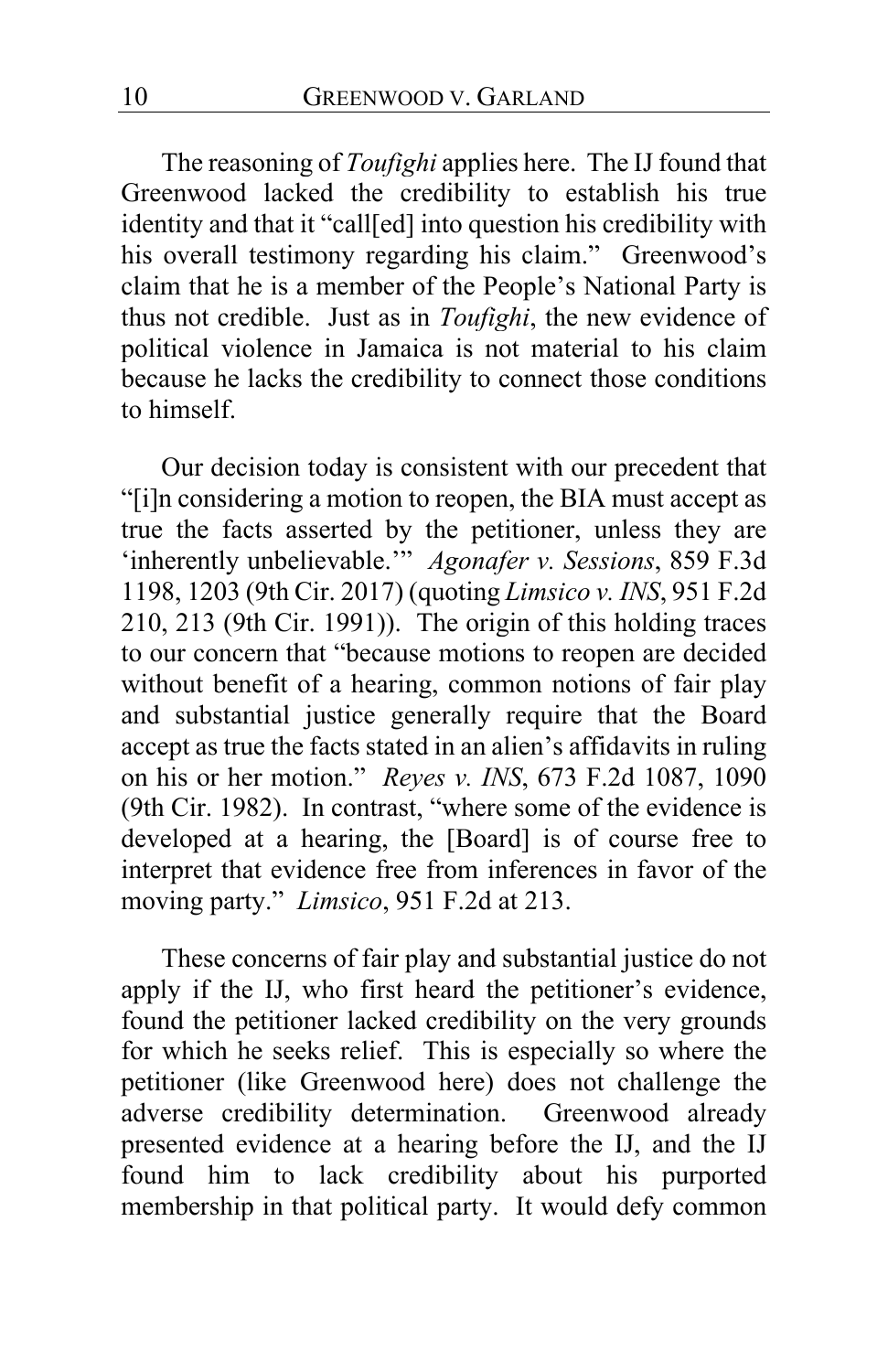sense to require the BIA to accept as true the assertions that the IJ previously found incredible.

Greenwood also argues that the adverse credibility determination is "inconsequential and not pertinent" to his asylum proceeding. He relies on *Bassene v. Holder*, 737 F.3d 530, 536–37 (9th Cir. 2013), in which the court held that it was error to make an adverse credibility determination because an asylum applicant had omitted certain details on an application form where that form was not meant to elicit such details. But Greenwood's deception goes far beyond those bounds. He has several times gone by false names such that the IJ found that he could not establish Greenwood's true identity. And Greenwood was convicted of filing a fraudulent application for a United States passport under a false name. This deception goes right to the issue in the case: his identity, including whether he really is a member of the claimed political party. Greenwood's credibility has been undermined at its core, and so it is very much "consequential and pertinent" to his claims for relief.

In sum, the BIA did not abuse its discretion in denying his motion to reopen.

# **II. This Court Lacks Jurisdiction to Review the BIA's Decision Not to Reopen a Case** *Sua Sponte* **for Exceptional Circumstances.**

Greenwood also petitions the court to review the BIA's decision to deny reopening his case *sua sponte*. The BIA may at any time, in its discretion, reopen *sua sponte* any case. 8 C.F.R. § 1003.2(a). But this court lacks jurisdiction to review discretionary decisions by the BIA not to reopen a case *sua sponte*.